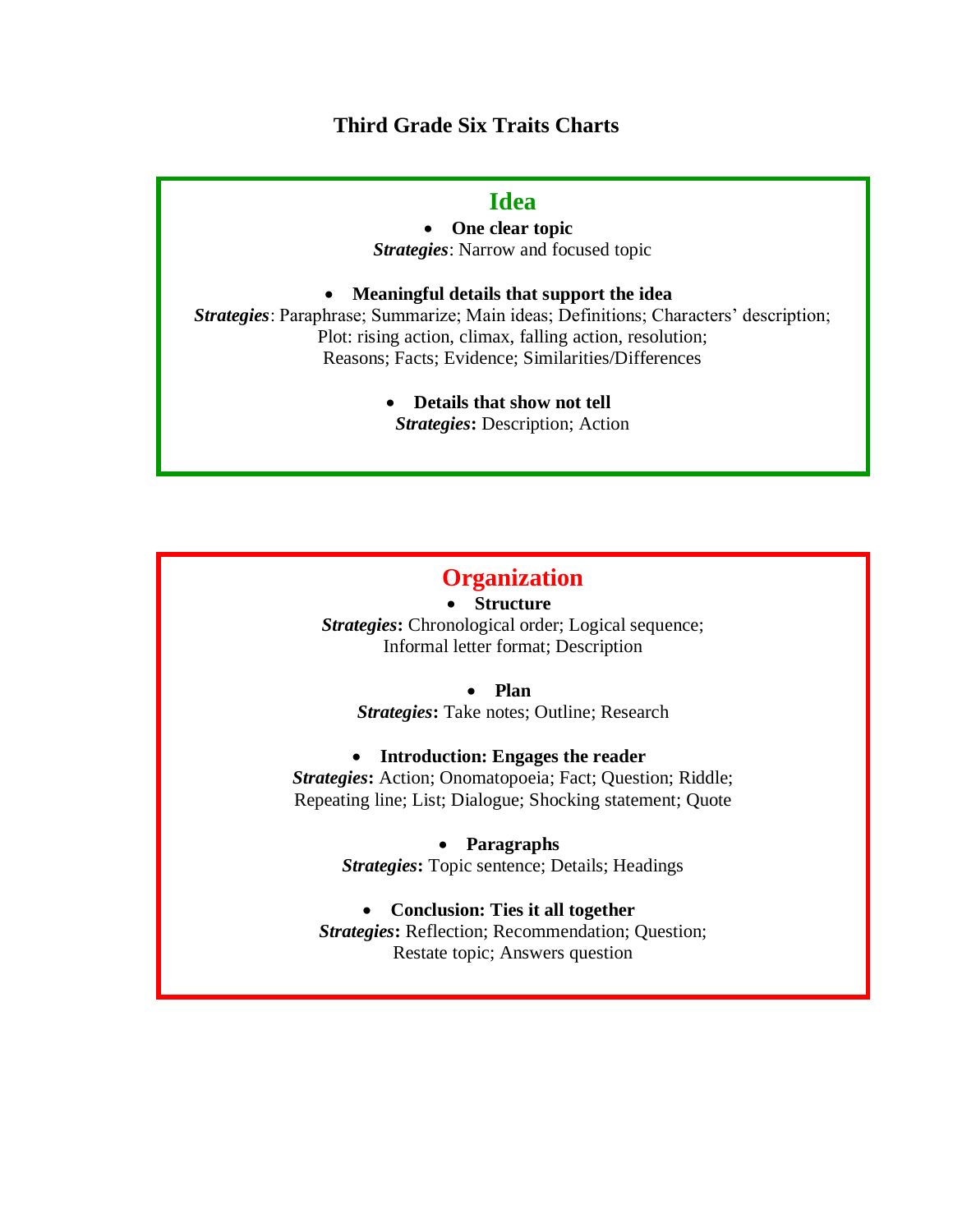# **Voice**

• **Writing reflects students' feelings and opinions**

*Strategies*: Joyful; Angry; Sad; Excited; Surprised; Persuasive; Mysterious; Objective

# **Word Choice**

• **Vivid verbs** *Strategies*: Replace overused verbs

• **Naming nouns** *Strategies*: Nouns are specific

• **Adjectives and adverbs** *Strategies:* Use descriptive words with nouns and verbs

• **Figurative language** *Strategies*: Sensory details; Simile; Metaphor; Onomatopoeia

> • **Academic language** *Strategies*: Discipline-specific

# **Sentence Fluency**

• **Complete sentences** *Strategies*: Fix run-on sentences; Check for overuse of "and then"; Compound Sentences

> • **Sentence beginnings** *Strategies:* Prepositional phrase; Adverb

• **Transitions** *Strategies:* Sequence; Location; Time

• **Sentence structure**

*Strategies:* Compound and Complex sentences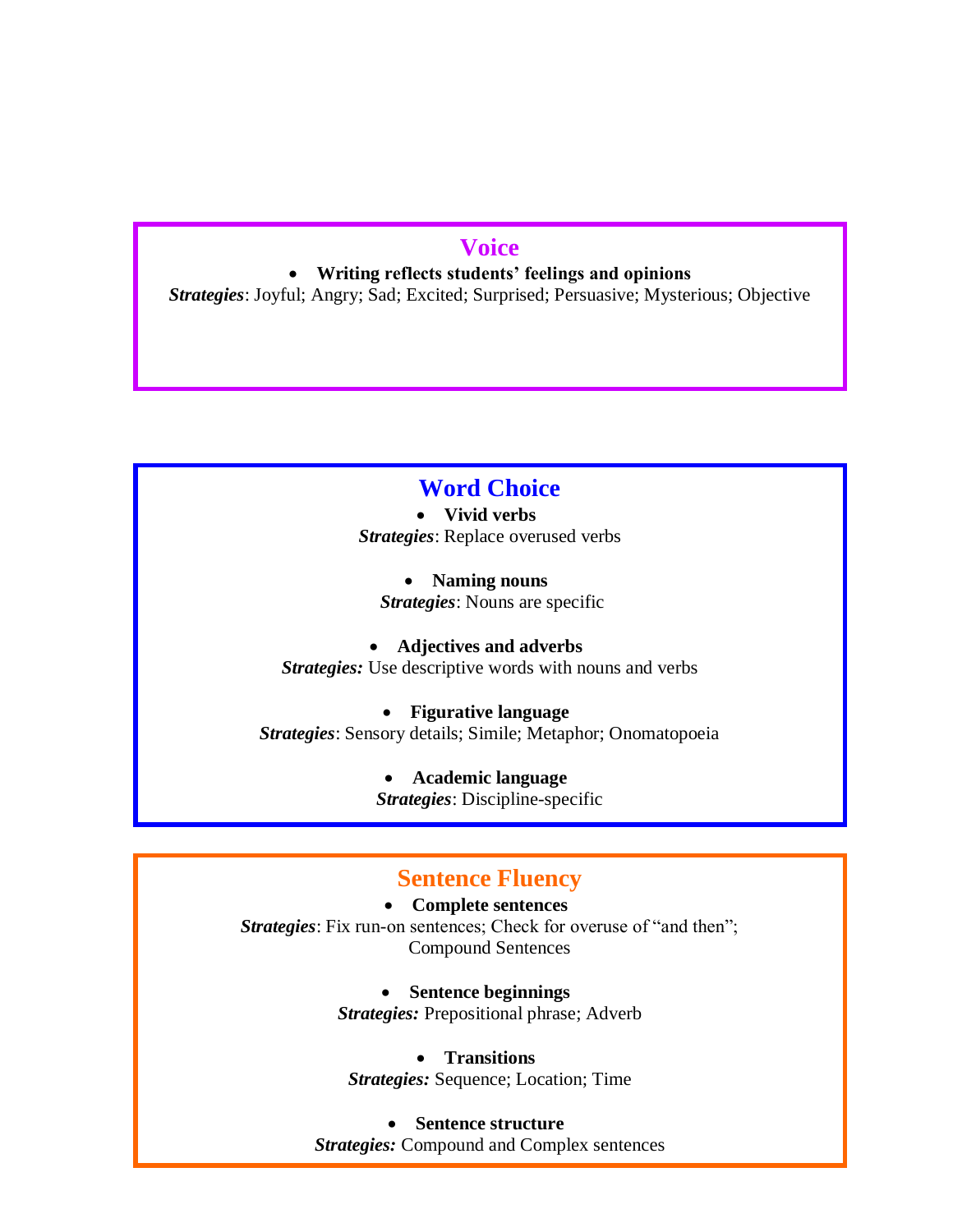# **Conventions**

- **Grammar**
- **Punctuation**
	- **?** . ! "

*Strategies*: Apostrophe; Commas in addresses, quotations, and dialogue

• **Capitalization**

*Strategies*: Dates; Proper nouns; Titles

## • **Spelling**

No Excuse words; Apply spelling patterns; Use reference materials

### • **Format**

*Strategies*: Neat handwriting for print or cursive; Indentation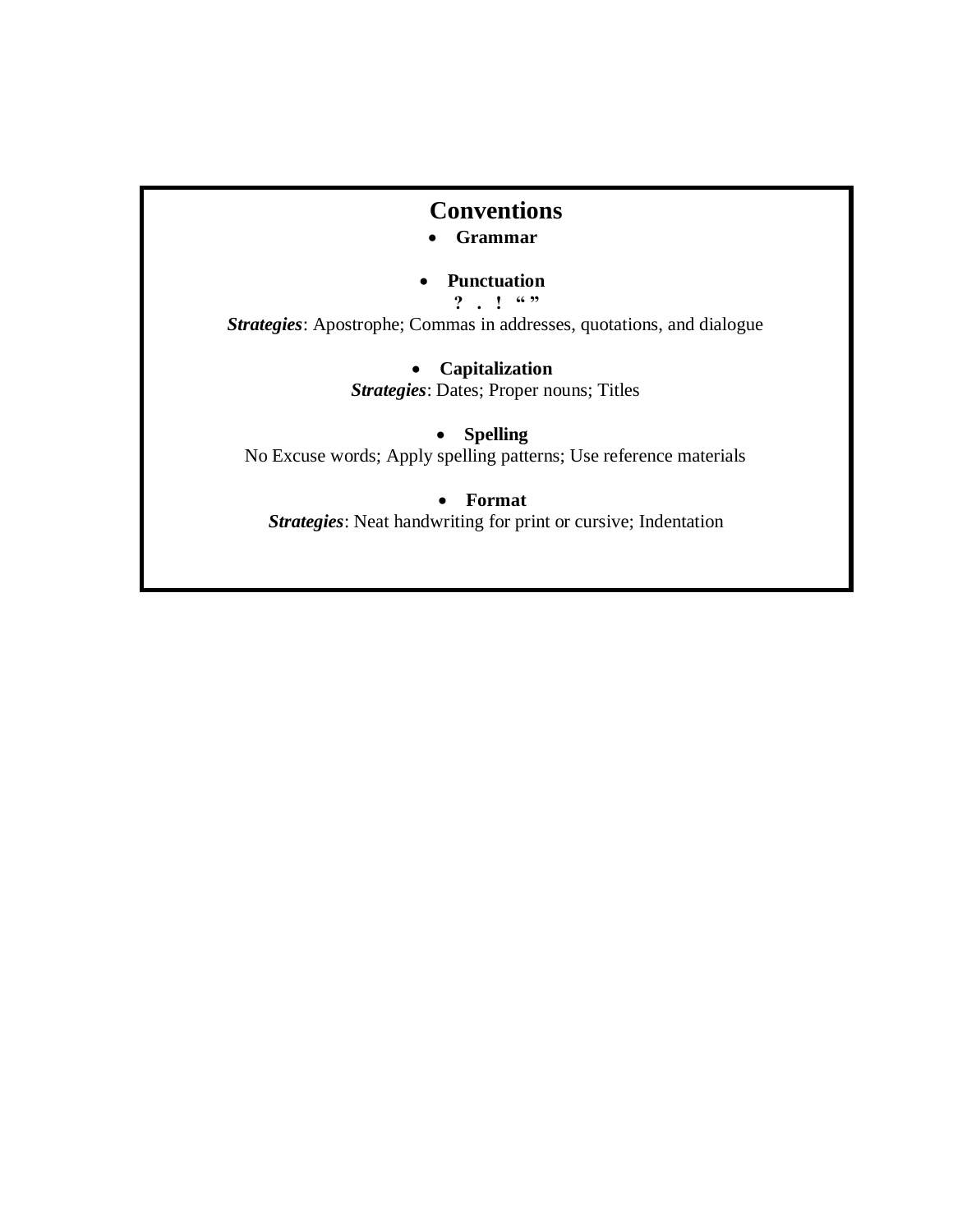# **Third Grade Genre Charts**

#### **Summary: Narrative**

Students will write a summary that:

- Includes a topic sentence that captures the theme
- States the title and author
- Includes only the main ideas from the narrative's plot (story elements)
- Paraphrases information
- Word choice reflects the text
- Uses transition words
- Includes a concluding sentence

#### **Summary: Informative**

Students will write a summary that:

- Includes a topic sentence that captures the central idea
- States the title and author
- Includes only the main ideas
- Paraphrases information using academic language
- Follows same organizational structure as author
- Uses transition words
- Includes a concluding sentence

#### **Narrative: Memoir**

Students will write a narrative essay that:

- Engages the reader and organizes paragraphs with a repeating line
- Develops details of events with description and dialogue
- Uses vivid verbs, sensory details, similes, and metaphors
- Uses transitions and varies sentence beginnings
- Concludes with a reflection

#### **Narrative: Fictional**

Students will write a narrative essay that:

- Engages the reader by introducing the narrator and has one clear topic
- Writes events in the order they happened
- Develops characters with physical description and dialogue
- Uses vivid verbs, sensory details, similes, and metaphors
- Uses transitions and varies sentence beginnings
- Concludes with a resolution

#### **Opinion: Text**

Students will write an opinion essay that:

- Engages the reader and provides title and author of the text
- States an opinion about the text
- Gives reasons from text to support your opinion
- Uses academic language that shows an awareness of audience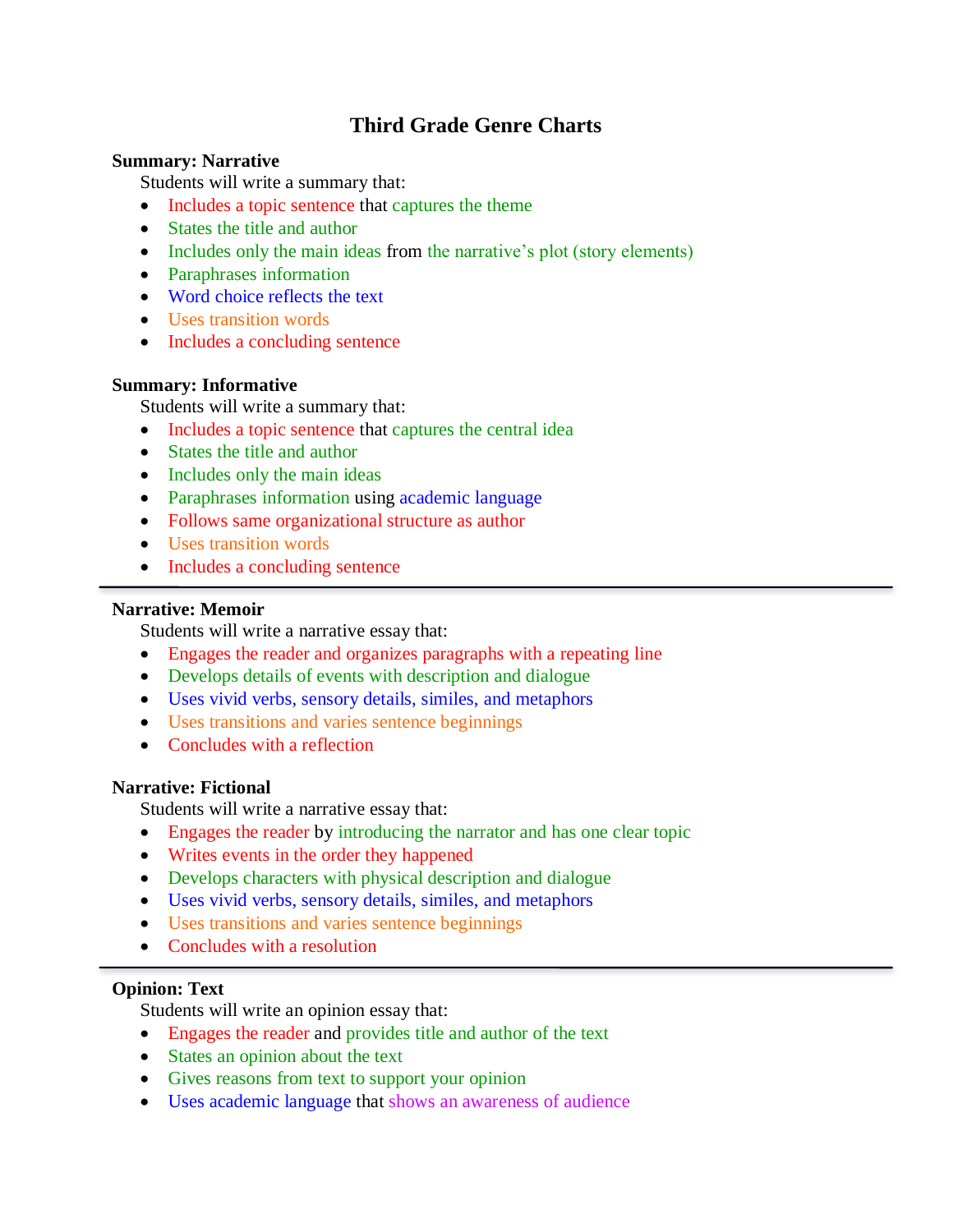- Uses transitions and varies sentence beginnings
- Concludes with a recommendation that restates opinion

#### **Opinion: Topic**

Students will write an opinion essay that:

- Engages the reader and states an opinion about the topic
- Organizes information in a list
- Supports opinion with facts and details
- Uses academic language that shows an awareness of audience
- Uses transitions and varies sentence beginnings
- Concludes with a strong statement

#### **Informative: Question**

Students will write an expository essay that:

- Asks a thoughtful question
- Compares and discusses information using multiple sources
- Uses naming nouns, vivid verbs, and adjectives
- Uses transitions and varies sentence beginnings
- Concludes with an answer to question based on research

#### **Informative: Classification**

Students will write an expository essay that:

- Engages the reader and has one clear topic
- Categorizes information with headings
- Develops topic with facts, definitions, and details
- Uses academic language that shows an awareness of audience
- Uses transitions and varies sentence beginnings
- Includes graph or illustration to aid comprehension
- Concludes with a restatement of the topic

#### **Informative: Compare/Contrast**

Students will write an expository essay that:

- Engages the reader and has one clear topic
- Organizes information with compare/contrast structure
- Develops topic with facts, definitions, and details
- Uses academic language that shows an awareness of audience
- Uses transitions and varies sentence beginnings
- Includes graph or illustration to aid comprehension
- Concludes with a restatement of the topic